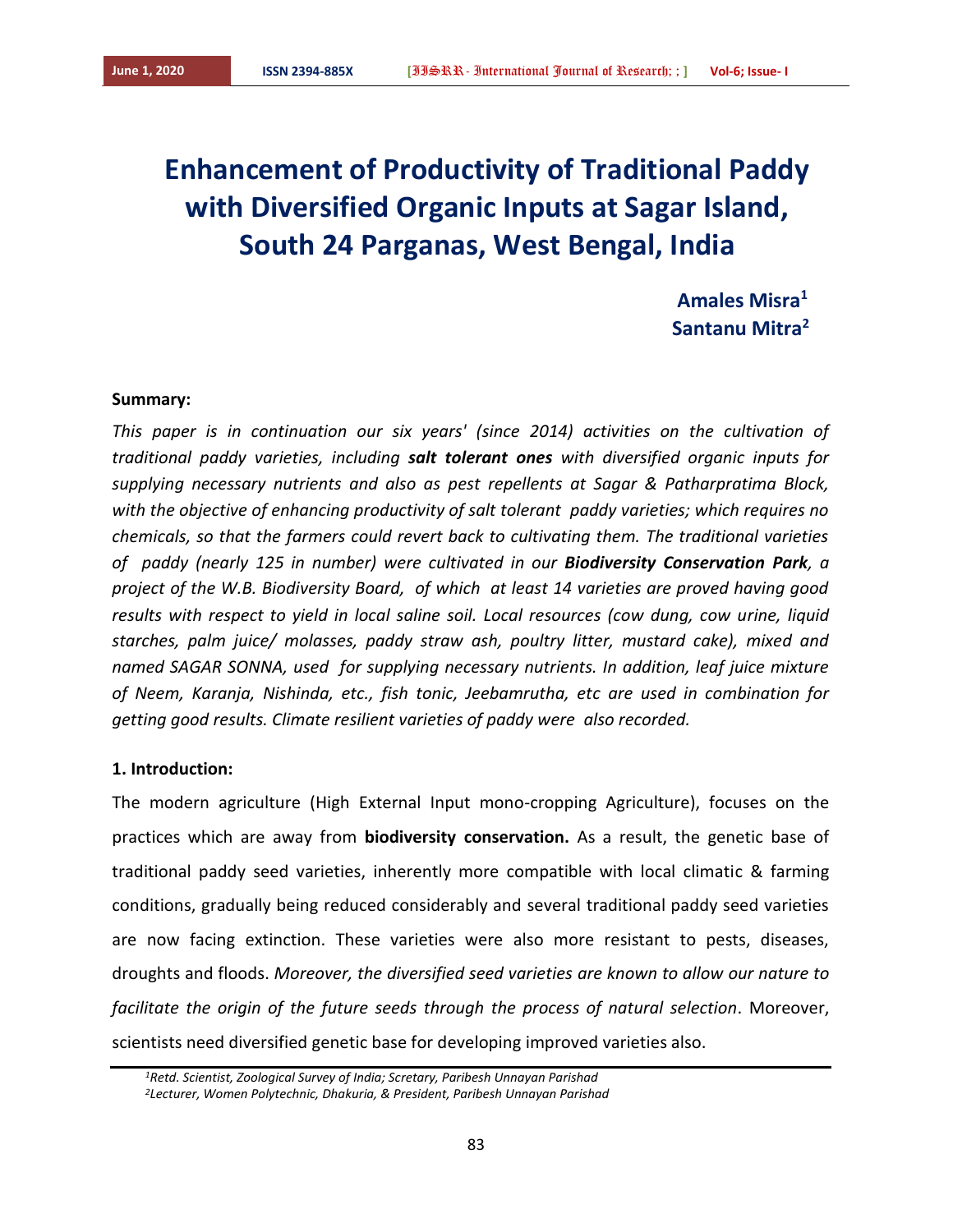Saline water intrusion has become a major problem in the coastal areas of the islands in the Sunderban region of India. The intrusion takes place through breeches in the mud embankments or when the water-level rises above the embankments during storms and cyclones. As a result of sea water intrusion the soil salinity increases, rendering the agricultural lands barren for the next five or six years. Only after five or six good monsoons the salinity of the soil is reduced to its normal level and agriculture may again be resumed. But this period of waiting is too long for marginal and small farmers who practice subsistence farming. To maintain their families they have to either depend on government aids or the male members migrate to Kolkata or other states of India to work as labourers. Moreover land, which is the primary resource of this region, remains idle for five or six years at a stretch.

In the above background the primary objective of the project was to enhance the livelihood security of small and marginal farmers in the climate sensitive zone of Sundarban, West Bengal, through conservation and sustainable utilization of indigenous agro-biodiversity particularly, salt tolerant varieties of paddy and use of organic farming technologies, so as to adopt climate resilient livelihood options.

**The IPCC 4th Assessment Report (IPPC, 2007**) states that Southeast Asia is expected to be seriously affected by the adverse impacts of climate change. Since most of its economy relies on agriculture and natural resources as primary income, climate change has been and will continue to be a critical factor affecting productivity in the region. The relevance of the objectives of the project and the ensuing interventions can be better appreciated in the lights of the findings in the synthesis report of the **Intergovernmental Report on Climate Change (IPCC 2014). Debnath (2013 & 2014)** examined the agricultural production system is totally hampered after AILA due to high salinity and pH condition of soil. Several authors examined and published similar situations in India and in other countries having coastal saline soils (Danda, A.A. 2007, Danda, A. A, et al, **2011,** Das Sunita, et al. 2018, Debnath, A. 2013, Debnath A., 2014, Gupta S., and Sarkar G., 2015, Haldar and A. Debnath, 2014**,** P.Shrivastava, & Rajesh Kumar, 2014, Sanjida Khandker, et al. 2014,. Seal, A. et al. 2008, Seal, A., 2005, Si Sisir Kumar , 2016, Singh, A.K, et al., 2012}.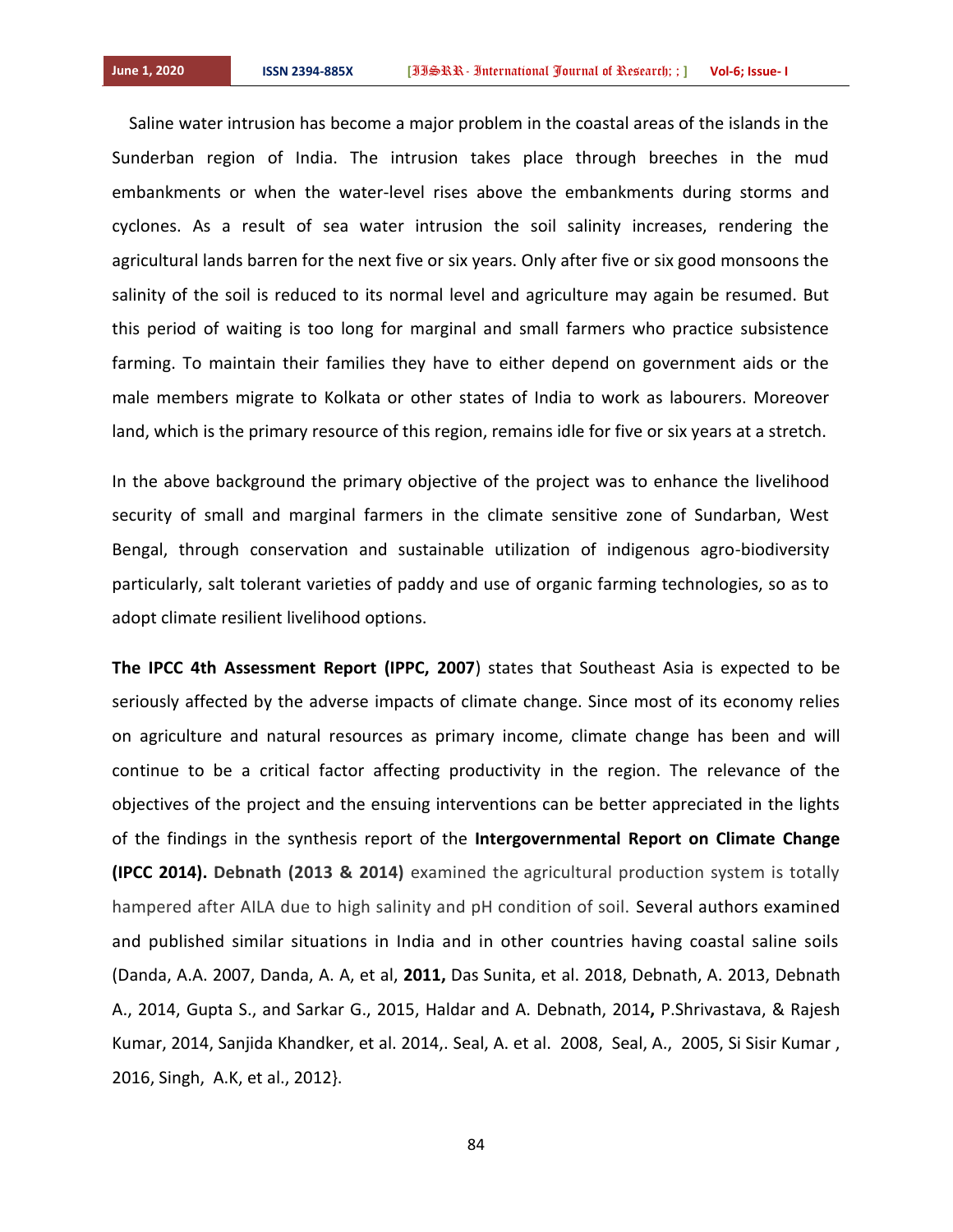The report clearly mentions that climate change is unequivocal, the atmosphere and oceans have warmed, the amount of snow and ice has diminished and the sea level has risen. Driven primarily by population and economic growth, anthropogenic green house gas (GHG) emissions have increased since the pre-industrial era. This has resulted in increasing atmospheric concentration of GHGs. Surface temperature is projected to rise over the  $21<sup>st</sup>$ century under all assessed emission scenarios, the oceans will continue to warm and acidify and the global mean sea level will rise. These in turn implies frequent storms, storm surges, heat stresses, inland and coastal flooding. So it is imperative to plan and develop climate resilient agriculture to brace ourselves to face future natural calamities like coastal flooding..

**Problem statement:** This project plans to address the problem of poverty & hunger by enhancing the agricultural productivity in Indian Sundarbans, the first two goals of SDG (2016- 30). More than 4.6 million people live in 19 Blocks of Sundarbans, land area of 457478 ha of which agricultural land is 1,69,124.6 ha. On an average about 43.51 per cent HHs living below poverty line, about 87 per cent have no food security, and about 21 per cent of the population (more than one person in every five), do not get food even once a day on a regular basis. About 85 per cent of population here depends on agriculture. The productivity ( yield) of paddy is very low in saline soils (1.5 to 2 tonne per hectare against a national average of 3. 28 tonne per ha) **[Living with Climate Change, CSE, 2012].** The development of salt tolerant varieties became a awful necessity after thousands of acres of agricultural land become inundated with saltwater after the Cyclone AILA on 25 May, 2009.

The paper at hand is divided into five major sections. The **first section**, Introduction includes a the Problem statement; the **second section** discusses some of the major interventions made during the project period of about five years commencing from February 2014. The **third section** includes the experiment done with Organic Manure ( SAGAR SONA); the **fourth section** presents the overall results of such interventions, the **fifth one** with Climate resilient paddy varieties; while the last one deals with Concluding Remarks. The paper ends with relevant references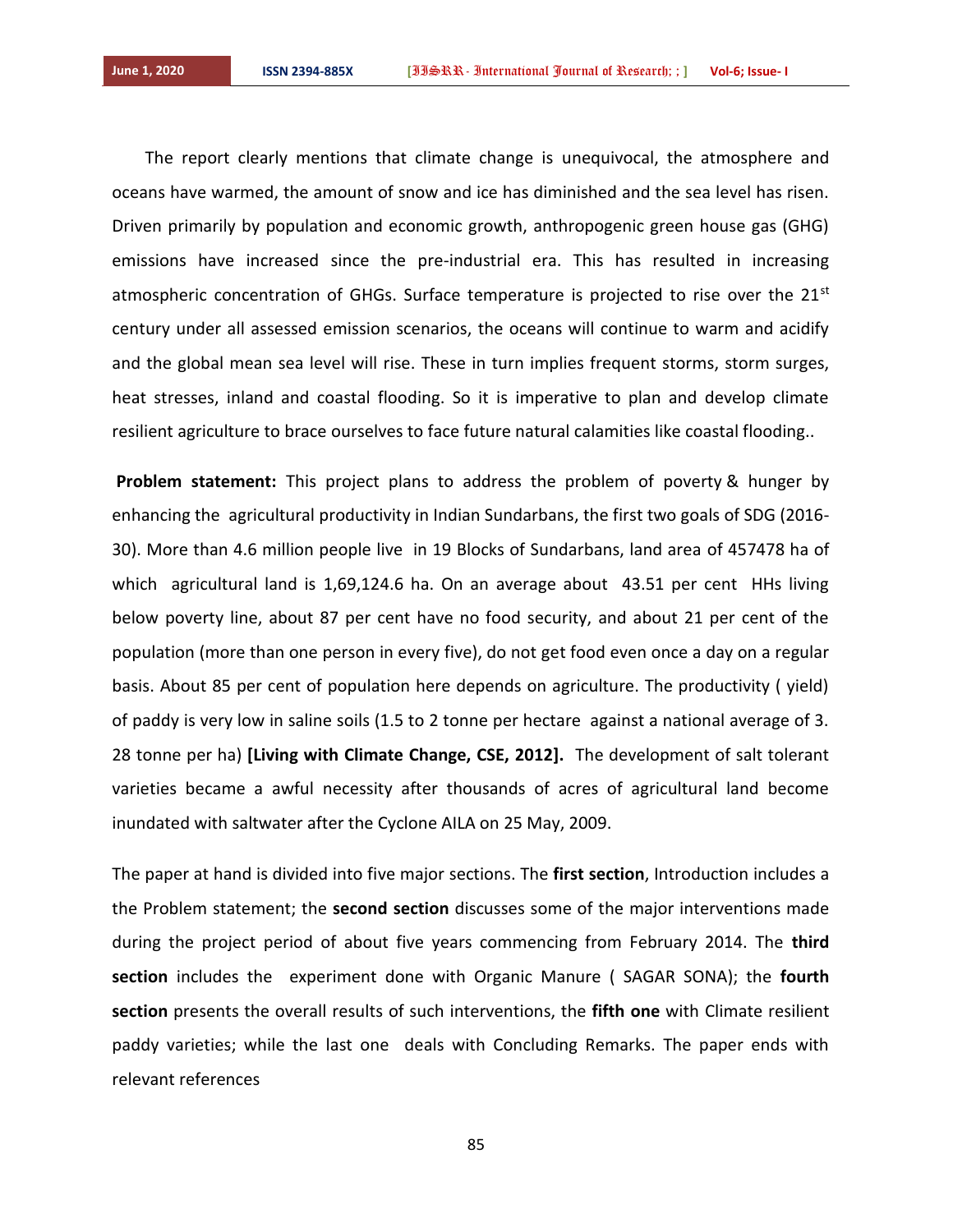#### **2. Interventions :**

Here we discuss some of the important interventions implemented during the project. The title of the project was *Conservation of Local Agro Biodiversity for Better Livelihoods through use of Local Resources in Response to poor Areas of Sundarban,* and funded by the Ministry of Environment and Forests (Government of India) under the UNDP/GEF small grants programme (SGP). The Principal Investigator was Dr. Santanu Mitra (Prisident, Paribesh Unnayan Parishad) and there were four other NGO/CBO partners who helped in implementing and monitoring the project at different parts of the project area, that is, Sagar Island and Patharpratima blocks of South 24 Parganas, West Bengal, India.

## **2.1 Salt Tolerant Paddy Varieties :**

Identification of salt-tolerant paddy varieties corresponding to salinity of soil & Traditional paddy conservation. The intrusion of saline sea water during the devastating cyclone (AILA) in 2009 not only destroyed the standing crops but degraded the soil to such an extent that the lands were left barren for nearly five years. The project introduced indigenous salttolerant paddy varieties (like Hamilton, Talmugur, Kerala Sundari, Gheus, Malaboti, etc.) on an experimental basis in the farmers fields. The outcome was positive but productivity varied depending on salinity of the soil. It was positive in the sense that substantial output was obtained in fields that had little or no yields with the common HYVs. But to get the best result the paddy varieties need to be matched with the soil salinity. Fifteen varieties salt-tolerant paddy were cultivated in the ten demo-plots **(Table 1)** . The varieties were Hangra Hamilton, Malabati, Talmugur, Dhudheswar, Kalobakra, KeralaSundari**,** Ranjit, Chamarmani, Lal Ghetu, Nona-sampad, Nona-Swarna, Patnai, Sada kalobakra, and Sadamota. These varieties were cultivated using organic (locally available) inputs along with land-shaping.

#### **2.2 Organic Manure**:

Organic manure preparation [Compost (FYM), **Sagar Sona (**Magic Manure: innovative manure by mixing eight locally available ingredients, developed by PUPA), vermicompost, Jeebamrutha (concentrated as well as diluted), Fish tonic, use of Tricoderma viridae, pseudomonas sp., Azotobactor with PSB, Bacilus, etc.] continued by the farmers and used as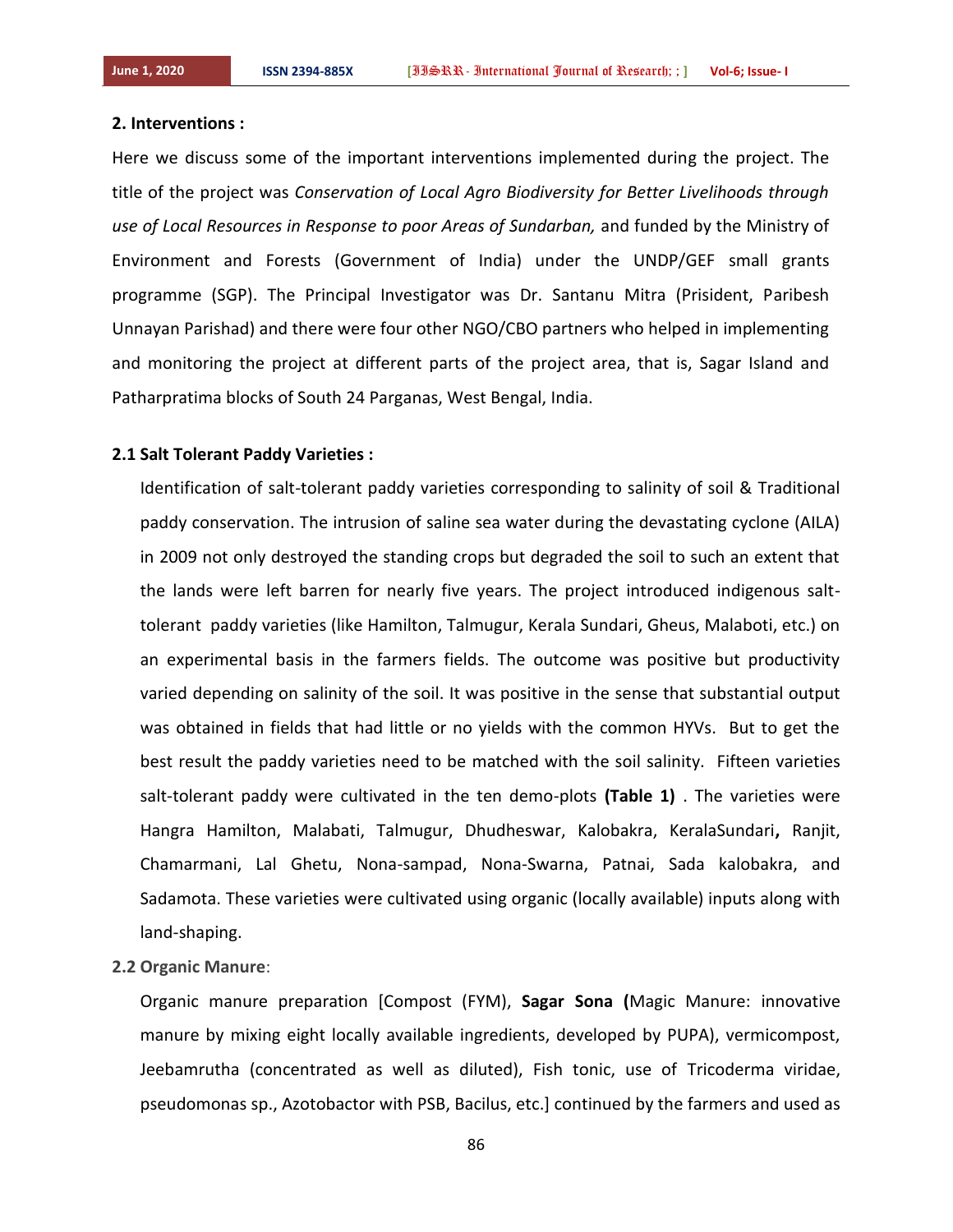organic manure & organic bio-pesticides for soil biodiversity conservation. Several training programmes were arranged at the farmers' fields to give them hands-on training in the preparation and use of these manures. Dhaincha (Sesbania baculeate), Bokful (Sesbania grandiflora), Sunhemp (Crotalaria juncea), Atasi (crotalaria sp.), Cowpea (Vigna sp.),black gram (Vigna mungo), Moringa oleifera etc. were introduced in the locality for the first time.

PUPA has been undertaking cultivation in the demo farm for a long time by using organic manure. In 2019, **'Sagar Sona'** was also used on an experimental basis. The manure was used first during preparation of the bed and then again one month after transplanting. It was observed that the colour of the leaf was very good and the number of tillers (Pashkathi) were comparatively more in number. Lal Dudheshwar, Aman Dudheshwar, Ghoramara Dudheswar**--** these varieties produced 40 to 50 tillers on an average. Kokila Patnai, CARI-5, Jagannath silet, Tangra, Kamal, Churnakathi-- yielded 30 to 35 tillers on an average. But productivity could not be recorded properly due to Cyclone Bulbul in the last week of November,19.

### **2.3 Integrated Farming** *(using local resources)***:**

At present there is single cropping as agriculture is monsoon dependent. The river & canal waters are saline. To increase cropping intensity either a pond is excavated or the depth of the existing pond is increased to store rain water. This gives an additional winter crop /vegetables. Fruit trees or other plants can be grown along the bank of the pond and during summer when the water level falls, the slopes of the banks can be used for growing leafy vegetables. In addition there is scope of fishery and ducks. One can also have poultry. For marginal farmers these are sources of additional income. There income can be further enhanced by reducing cost of fertilisers by using home-made fertilisers and manures like vermicompost, fish tonic, jeevamurtha. These also help in retaining the fertility of the soil. Fish and poultry feed can also be prepared at home at low cost. It may also provide income security through diversification of activities.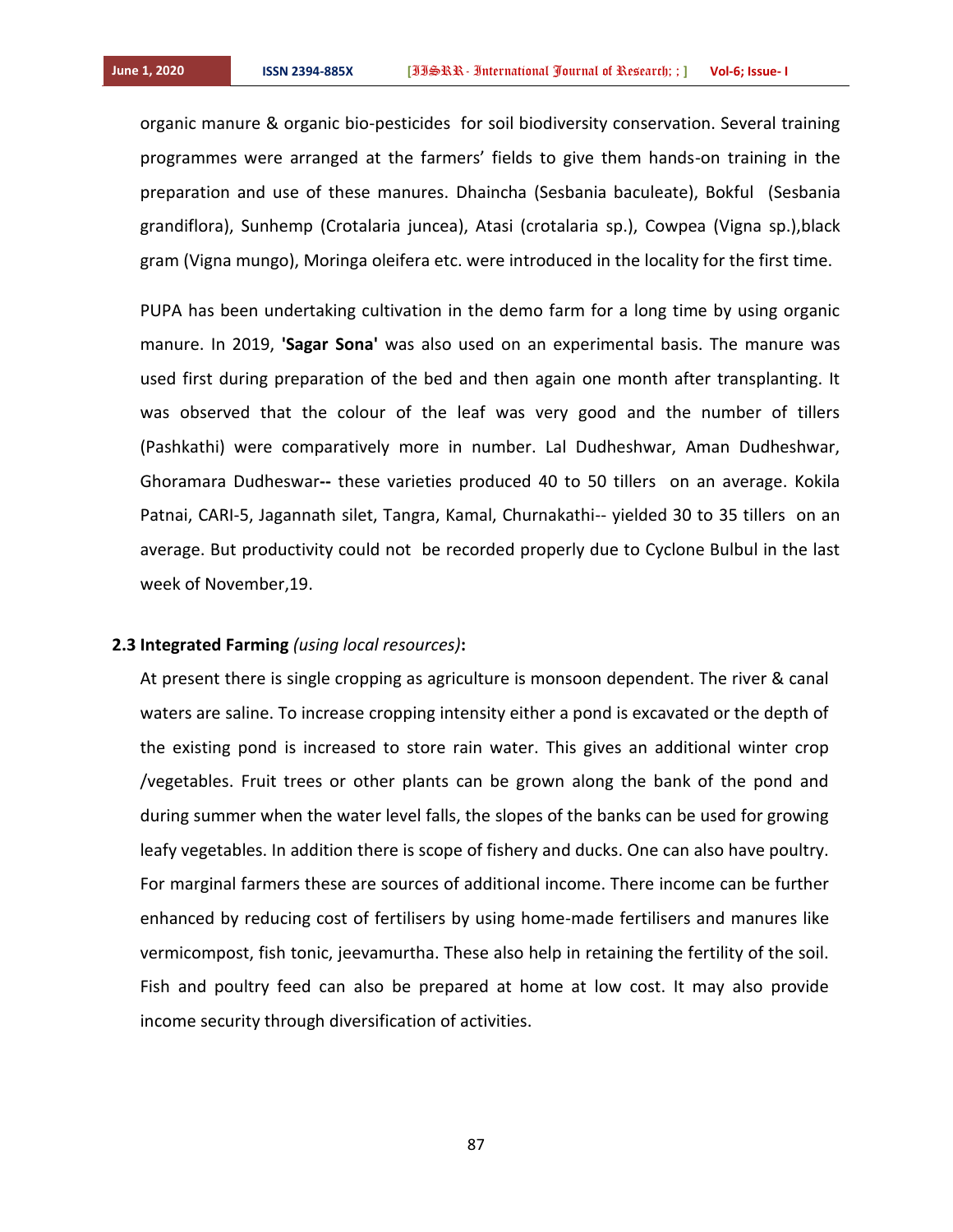## **2.4 Cost-Benefit Sharing Mechanism** *(with interest free project support)***:**

This particular economic design is followed in supporting any income generation activity of the project. The cost of the activity (calculated jointly by the beneficiaries & the skilled project staff) is equally shared in most of cases between the beneficiary and the project fund. The project fund is given at zero percent interest but the principal amount has to be returned to another member of the group or community). Thus timely payment benefits another member of the group or community. Moreover, repayment is assured by peer monitoring. By providing interest free loan on half the activity cost, the interest cost on the full amount is halved, thereby increasing profitability of livelihood activities as well as making repayment easier. This revolving fund should make the project economically sustainable even after the completion of the project, with the help of village level institutional development (Village Committee including SHG members).

| SI.<br>No. | <b>Paddy varieties</b> | Plot No. *                                       | <b>Salt tolerant</b><br>(opinion<br>of Farmers) | <b>Maximum</b><br>tillers<br>noticed | <b>Production</b><br>(recorded for 10<br>varieties only) Kg/ha |
|------------|------------------------|--------------------------------------------------|-------------------------------------------------|--------------------------------------|----------------------------------------------------------------|
| 1.         | Hangra                 | P-4, P-10                                        | $^{+++}$                                        | 23                                   | 3828.5                                                         |
| 2.         | Hamilton               | $P-10$                                           | $^{+++}$                                        | 24                                   | 2595.5                                                         |
| 3.         | Malabati               | P-1, P-3, P-5, P-6, P-9,<br>$P-10$               | $^{+++}$                                        | 21                                   | 2595.5                                                         |
| 4.         | Talmugur               | $P-10$                                           | $^{+++}$                                        | 23                                   | 2595.5                                                         |
| 5.         | Dudheswar              | P-1, P-3, P-4, P-5, P-<br>6, P-7, P-8, P-9, P-10 | $+ +$                                           | 29                                   | 2964                                                           |
| 6.         | Kalo bakra             | $P-5$                                            | $^{++}$                                         | 13                                   | $NC**$                                                         |
| 7.         | Kerala Sundari         | $P-10$                                           | $^{++}$                                         | 23                                   | 5557.5                                                         |
| 8.         | Ranjit                 | $P-1, P-2$                                       | $^{++}$                                         | 27                                   | 3828.5                                                         |
| 9.         | Chamarmani             | $P-9$                                            | +                                               | 26                                   | 3087.5                                                         |
| 10.        | Lal Ghetu              | $P-10$                                           | +                                               | 14                                   | $NC**$                                                         |
| 11.        | Nona sampad            | $P-1$                                            | $\ddot{}$                                       | <b>NC</b>                            | $NC**$                                                         |
| 12.        | Nona swarna            | $P-1$                                            | +                                               | <b>NC</b>                            | $NC**$                                                         |
| 13.        | Patnai                 | $P-2$                                            | $\ddot{}$                                       | 15                                   | $NC**$                                                         |
| 14.        | Sada kalobakra         | $P-3, P-7, P-8$                                  | $\ddot{}$                                       | <b>NC</b>                            | 2223                                                           |
| 15.        | Sadamota               | P-1, P-3, P-5, P-8                               | +                                               | 21                                   | 3211                                                           |

**Table: 1– Production of salt tolerant paddy varieties in one of the ten Demo plots**

*\* Plot No. & Farmer's Name : P-1: Saroj Panda (Kachuberia, Sagar); P-2 : Bhaskar Pramanik (Kachuberia, Sagar); P-3: Pradip Mandal (Pakhirala, Sagar); P-4: Achinta Khanra (Pakhirala, Sagar); P5 : Madan Pal (HendalKetki, Sagar); P-6: Anusuya Maity (Boatkhali, Sagar); P-7 : Tapasi Kalsa (Boatkhali, Sagar); P-8: Arati Bhuniya (Boatkhali, Sagar); P-9: Sudhanshu De (Durbachati, Patharpratima); P-10: Ashoke Pradhan (Rakshashkhali, Patharpratima) NC\*\* = not recorded*

*+ = minimum tolerance; ++ = moderate tolerance ; +++ = more tolerance [ECe (dSm-1 )]*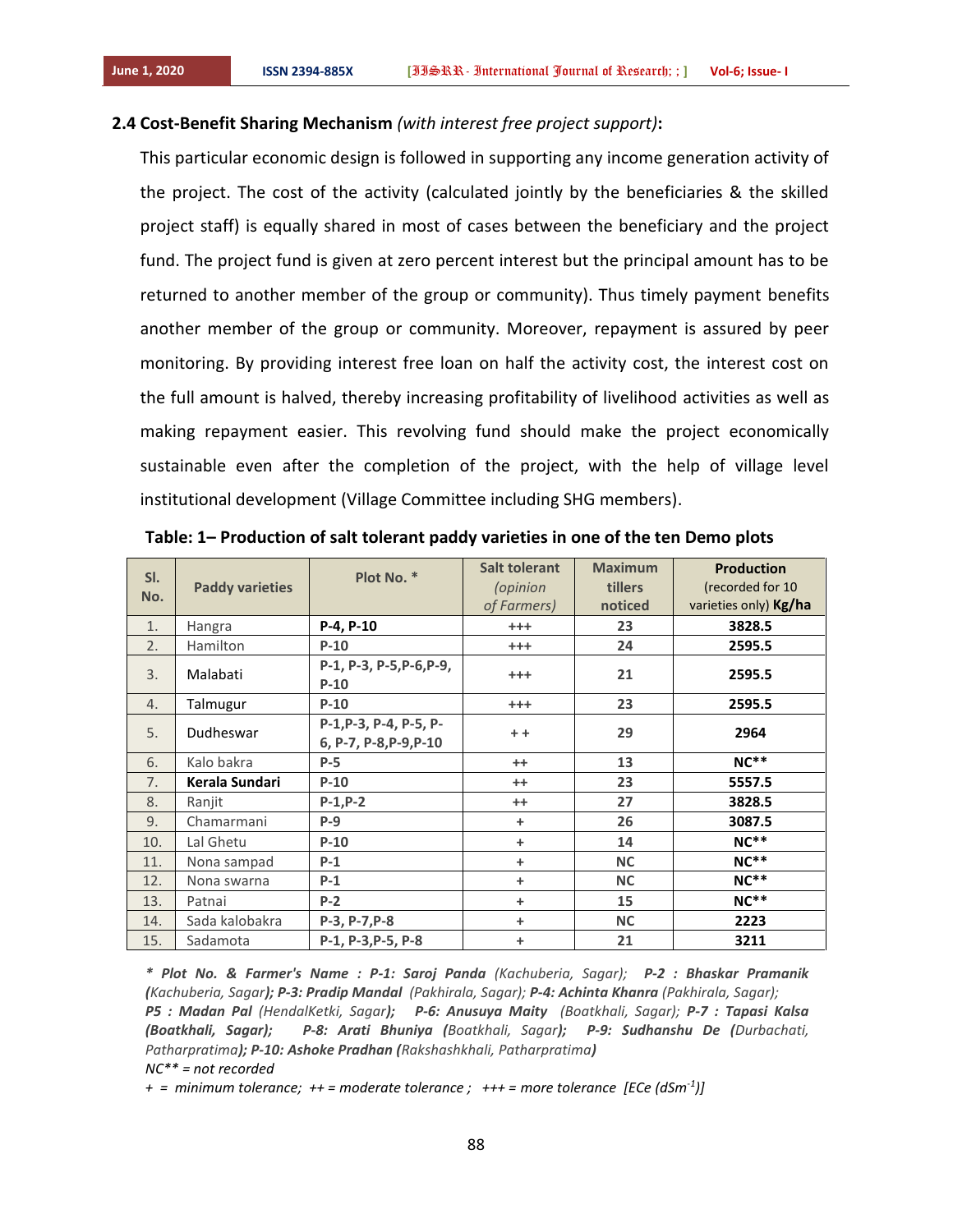#### **3. Results at a Glance** *(See- Table 2)* **:**

- i) Sadakalo bokra, Talmugur, Hamilton, Lal Gheus, Tangra are well known salt tolerant varieties. However, paddies like, nona-Dhudheswar, Malabati, Hangra, Chamarmoni, collected from Farmers of Sundarban area and Kerala Sundari (Horticulture Farm, Calcutta University, Agriculture Dept., Baruipur) etc. were found to be also salt tolerant.
- ii) Highest productivity recorded was 2500 kg/acre (6425 kg/ha) for Keralasundari which is a traditional variety and can withstand salinity to moderate extent.



Next to Keralasundari, the higher productivities were recorded for Hangra, Dhudheswar & Ranjit (HYV), all these are moderately salt tolerant. In all there were total 16 varieties of salt-tolerant paddy and the production enhanced ( average 360 Kg/ 0.33 acres or 2694.5 kg/ha**)** in saline affected areas.

- iii) The increase in productivity in the saline lands ensured enough food for the subsistence farmers.
- iv) As a result of counselling for promotion of salt tolerant and traditional paddy varieties a total of 3732 bighas of land (534 hectares / 1244 acres) of land was brought under paddy cultivation by more than 650 farmers. These included lands which were not cultivable due to saline water intrusion.
- v) 100 traditional varieties of Paddy **(Fig. )** including 16 varieties of salt tolerant ones, were conserved and the following varieties were cultivated for seed production: Dhudheswar, Malabati, Sadamota, Nonasampad, Nonaswarna, Radhatilak, CR2314, CR2328, Ranjit, Radhatilak, Patnai, Sadakalobakra, Radhuni-pagal, Hangra, Tulaipanji,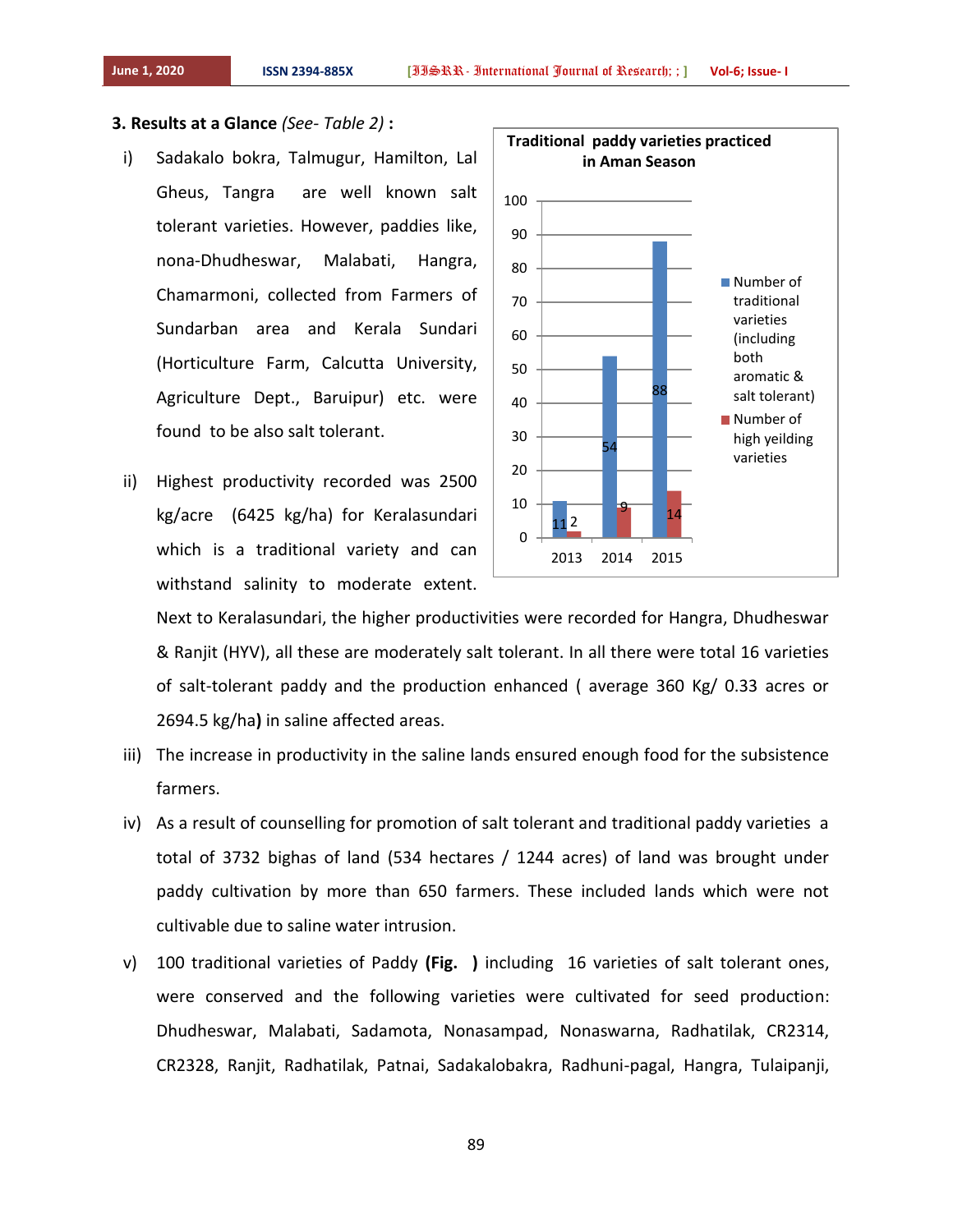Talmugur, Hamilton, Lalghetu, Bhuri, Keralasundari, Gobindabhog, Charmani, Jugal, Kamalabhog.

vi) A survey among the project beneficiaries in 2014 revealed that, all the 650 farmers used chemical fertilizers, where as in 2015 it was observed that 446 farmers have either fully or partly have shifted from use of chemical fertilisers and started using organic products.



**No. of farmers using Traditional paddy & Organic manures ( 2014 & 2015)**

- vii) The same survey revealed that in 2014 only 143 of the 650 farmers used to cultivate traditional varieties like Malaboti, Hangra, Dudheswar, Chapakusi but in 2015 it was found that 190 farmers were producing traditional varieties of rice. Some new traditional varieties like Kerala Sundari, Darokasal, Tangra, Jhingasal, Harinakhuri, Binni have been introduced in the area to increase seed diversity.
- viii) Promotion of integrated farming resulted in rain water harvesting, kitchen gardens, paddy cum fish, poultry and horticulture. This has resulted in an additional winter crop (where rain water harvesting took place) and diversification of income from poultry, fishery, kitchen gardens, horticulture and reduction in expenditure on external farm inputs, especially organic manures.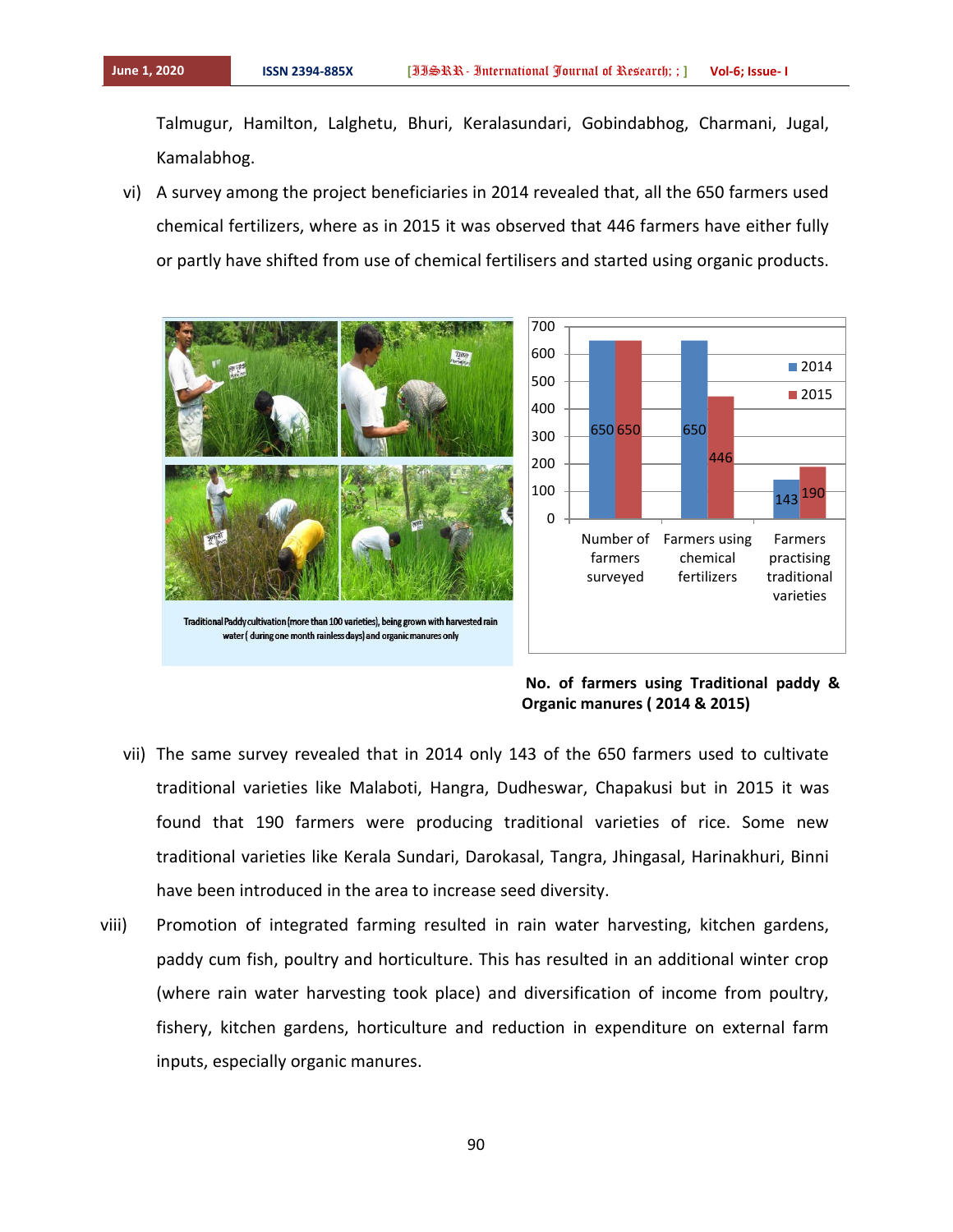- ix) Emission reduction of carbon dioxide has not yet been fully estimated. However, paddy cultivation in saline low-production and barren fields certainly keeps vast areas of land green, absorbing carbon-dioxide for a period of 5-6 months in a year.
- x) In 2017, that is, one year after official completion of the project, about 100 new farmers (in Sagar Island) have been provided with indigenous paddy varieties and salt tolerant paddy seeds. This is the result of cost benefit sharing model developed and pursued by us during the project. The farmers are provided with the seeds when demand for the seeds is very high and so are prices. They have to return 1.5 to 2 times the quantity of seeds given just after harvesting when the price of seeds is low. Thus in the following year we can reach out to 1.5 or 2 times the number of new farmers of this year. Similarly, about 2.5 lakh rupees is rolling among SHG members (in Sagar Island) as loan this year for poultry, betel vine, fisheries, house repairing and small business.

| SI.<br>No.     | Name of<br>the Village | <b>Block</b><br>ð<br>Name<br>the | Name of the<br>varieties Cultivated                                                                             | Adopting<br>farmers<br>No. Of | <b>Cultivated in</b><br>Area of land<br>(in acre) | Hectare (Kg)<br>Productivity<br>of Paddy/ |
|----------------|------------------------|----------------------------------|-----------------------------------------------------------------------------------------------------------------|-------------------------------|---------------------------------------------------|-------------------------------------------|
| $\mathbf{1}$   | Durbachati             |                                  | Malabati, Dhudheswar, Charmani, Jugal,<br>Anticancer, Tulsimukul, Joha, Tulaipanji,<br>Gobindabhog, Kamalabhog  | 28                            | 30                                                | 2000 to<br>2240                           |
| $\overline{2}$ | Rakshaskhali           |                                  | Dhuseswar, bhuri, hamilton, Hangra, lalghetu,<br>talmugur, keralasundari, gobindabhog, malabati                 | 122                           | 150                                               | 2000 to<br>2250                           |
| 3              | Gobindapuraba<br>d     | Patharpratima                    | keralasundari,                                                                                                  | 39                            | 4                                                 | 4250                                      |
| 4              | Indrapur               |                                  | keralasundari,                                                                                                  | 37                            | 92                                                | 4250                                      |
| 5.             | Dakshin<br>Sitarampur  |                                  | keralasundari, malabati                                                                                         | 47                            | 14                                                | 2250                                      |
| 6              | U.Sitarampur           |                                  | keralasundari                                                                                                   | 21                            | 21                                                | 2260                                      |
| 7.             | <b>Buraburirtat</b>    |                                  | keralasundari                                                                                                   | 28                            | 84                                                | 3200                                      |
| 8.             | Gobardhanpur           |                                  | keralasundari                                                                                                   | 29                            | 87                                                | 3200                                      |
| 9              | Kachubera              |                                  | Dhudheswar, Malabati, sada mota, nona sampad,<br>nona swarna, radhatilak, CR2314, CR2328, Ranjit<br>(HYV)       | 25                            |                                                   | 1500 to<br>2000                           |
| 10             | Pakhirala              | <b>Block</b><br>Sagar I          | Radhatilak, Patnai, Ranjit Dhusesar, malabati,<br>sadamota, sadakalobakra, radhatilak, radhuni<br>pagal, Hangra | 20                            |                                                   | 1400 to<br>1550                           |
| 11             | Patharprat<br>ima      |                                  | Dhudheswar                                                                                                      | 26                            |                                                   | 2520                                      |

|  |  |  | Table: 2 – Details of Paddy cultivation report (Village wise): |  |  |  |  |
|--|--|--|----------------------------------------------------------------|--|--|--|--|
|--|--|--|----------------------------------------------------------------|--|--|--|--|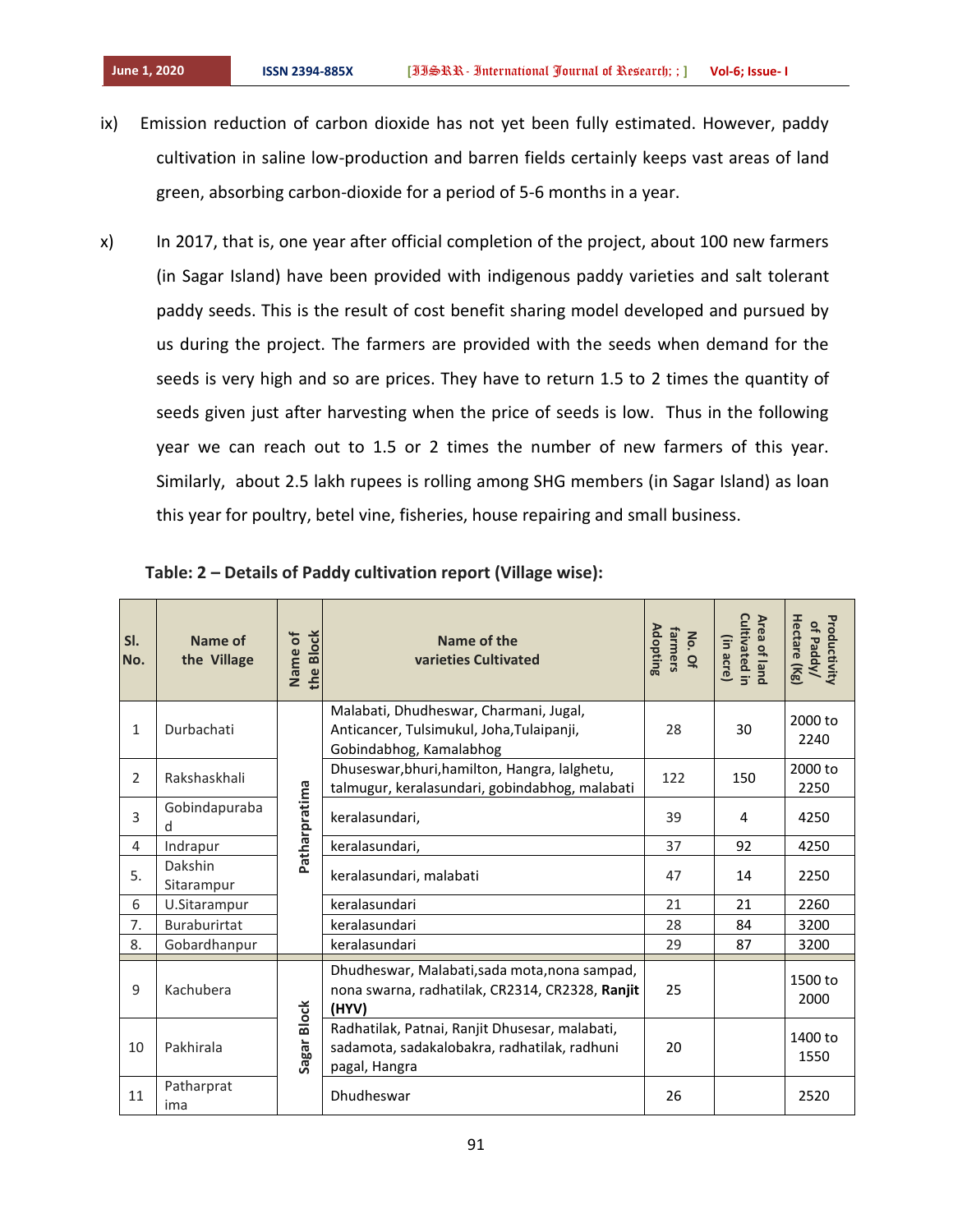| 12 | Hendalketki         | Sadamota, malbati, dhuseswar, tulaipanji,<br>kalobakra | 35 | 1800 to<br>2500 |
|----|---------------------|--------------------------------------------------------|----|-----------------|
| 13 | Silpara             | Dhudheswar, patnai                                     | 20 | 1600 to<br>2500 |
| 14 | Moorigan<br>ga      | Dhudheswar, patnai                                     | 20 | 1600 to<br>2500 |
| 15 | Phulbari            | Dhudheswar, malabati, patnai                           | 15 | 1500 to<br>2500 |
| 16 | Sibpur              | Dhudheswar                                             | 12 | 2000 to<br>2500 |
| 17 | Mrityunjayn<br>agar | Dhudheswar                                             | 15 | 2000 to<br>2500 |
| 18 | Boatkhali Sibpur    | Malabati, dhudheswar<br>Kalobakra, sadmota             | 10 | 1800 to<br>2500 |

## **4. Experiment carried out with Sagar Sona** *(balanced Organic Manure)* **:**

Application of Sagar Sona & Chemical manures and comparing the result with two varieties of paddy (Ananda & Ganga), [**Table 4 & 5] .**

## **4.1 Production Method :**

Cow dung (70 kg), Cow urine (3 litre), Mustard cake (3 kg), Poultry litter (3 kg), Boiled Paddy dust (3 kg) , Paddy husk Ash (1 bag,10 kg, Molasses (3 kg). Soil (moist garden soil, 5 kg ). These eight ingredients are mixed together and kept for 10 to 15 days for fermentation. This manure is used during land preparation at the rate of 100 kg per bigha (0.33 acre). The pH of the soil is better to be adjusted (neutralised) by adding lime, if required. Another dose of 100 kg per bigha is applied after 25 to 30 days and the final dose just during flowering time. The production in both the cases (organic & chemical) appeared to be almost equal.

## **4.2 Field Action:**

In order to popularise the use of "Sagar Sona" and wean away the farmers from chemical fertilizers, PUPA carried out a comparative experiment applying "Sagar Sona" (PUPA's demo plot) and commonly used chemical fertilizer (farmer's field) on two varieties of paddy, Ananda & Ganga. The production in both the cases (organic & chemical) appeared to be almost equal. Two plots (15 feet X 10 feet) were selected for 2 HYVs ( Annada & Ganga). Cultivation methods were planned starting from seed selection, sterilisation, use of manures (Sagar Sona), spraying of liquid manures & bio-repellents, etc. Regular visits to the fields were done to record the number of tillers (date-wise) and also to see the need to spray of bio-repellents. The flowering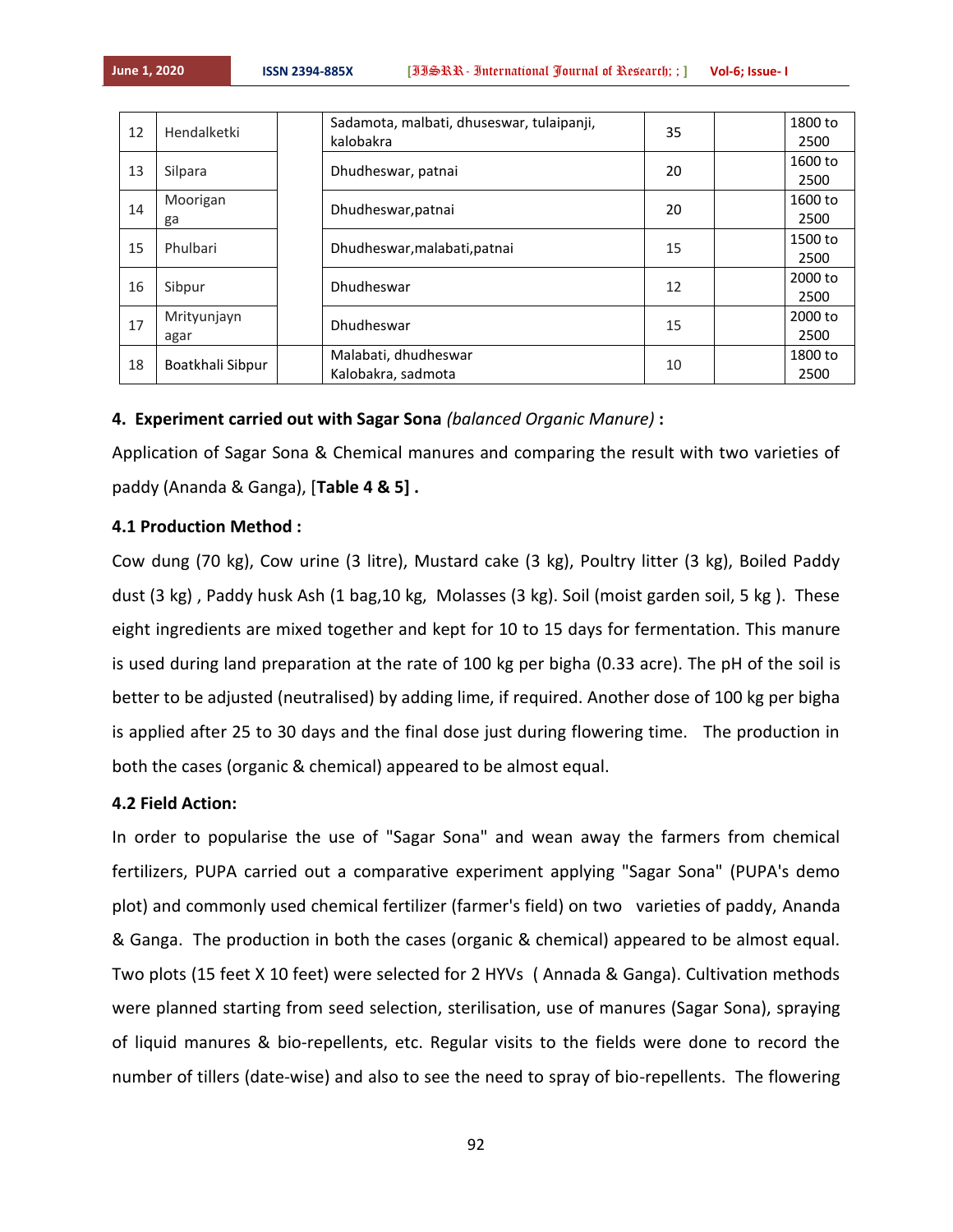time was also recorded and harvesting was done in time. The number of tillers are recorded to be better in the organic fields. The average numbers of tillers recorded for Annada is 65 & 58 in the experimental & farmer's field respectively. Whereas for Ganga it is 25 & 30. The productivity recorded in the experimental field for Annada is 816kg/0.33 acre, for Ganga it is 720 kg/0.33 acre; whereas, Annada is 806 kg/0.33 acre Ganga is 749 kg/0.33 acre

## **4.3 Conclusion :**

From our study it could be stated that if organic inputs are rationally used, paddy production will not be hampered. In addition, the natural soil fertility will be rejuvenated and maintained. However, to conclude we need more experimentation.

| Paddy                 | <b>Seed</b><br><b>Bed</b> |                        | Transplan-<br>tation | <b>Counting of Tillers</b>            |                                    |                                                                                            | Flowering                          | Harvesting                   | Production            | Production                |                    |                                                     |                       |
|-----------------------|---------------------------|------------------------|----------------------|---------------------------------------|------------------------------------|--------------------------------------------------------------------------------------------|------------------------------------|------------------------------|-----------------------|---------------------------|--------------------|-----------------------------------------------------|-----------------------|
|                       | Exp                       | Exp                    | Farmer Exp           |                                       | Farmer                             | Exp                                                                                        | Farmer                             | Exp                          | Farmer                | <b>Both the</b><br>fields | both the<br>fields | Exp                                                 | <b>Farmers</b>        |
| Annada<br>$(115$ day) | 16.06.18                  | $\frac{8}{2}$<br>12.07 | 30.06.18             | $\overline{5}$<br>24.07.18            | $\widehat{e}$<br>21.07.18          | (30)<br>$\infty$<br>12.08.1                                                                | 05.08.18 (20)                      | (65)<br>$\infty$<br>20.09.18 | 20.09.18 (58)         | 31.08.18                  | 10.10.18           | (150 Sq.ft)<br>$\overline{\kappa}$<br>$\frac{5}{8}$ | (150 Sq.ft)<br>8.4 kg |
| Ganga<br>$(115$ day)  | 16.06.18                  | $\frac{8}{2}$<br>12.07 | .18<br>10.07         | $\overline{2}$<br>$\infty$<br>24.07.1 | $\widehat{\mathbf{e}}$<br>21.07.18 | (18)<br>$\infty$<br>$\overline{ }$<br>$\overline{0}$<br>$\sim$<br>$\overline{\phantom{0}}$ | (20)<br>$\overline{.18}$<br>05.08. | (25)<br>.18<br>20.09         | (30)<br>.18<br>20.09. | 31.08.18                  | 10.10.18           | (150 Sq.ft)<br>ξg<br>7.5                            | (150 Sq.ft)<br>7.8 Kg |

**Table 4: Details of Paddy cultivation Report With SAGAR SONA (Magic Manure)**

*N.B.- Number within brackets are number of tillers*

## **Table 5: Production/Bigha (0.33 acre)**

| <b>Paddy variety</b> | Exp.              | Exp.             | Farmer            | Farmer           |
|----------------------|-------------------|------------------|-------------------|------------------|
| Annada               | 8.5 <sub>kg</sub> | 816kg/0.33 acre  | 8.4 <sub>kg</sub> |                  |
| (115-120 day)        | (150 Sq.ft)       |                  | (150 Sq.fr)       | 806 kg/0.33 acre |
| Ganga                | 7.5 Kg            | 720 kg/0.33 acre | 7.8 Kg            |                  |
| (115-120 day)        | (150 Sq.ft)       |                  | (150 Sq.ft)       | 749 kg/0.33 acre |
|                      |                   |                  |                   |                  |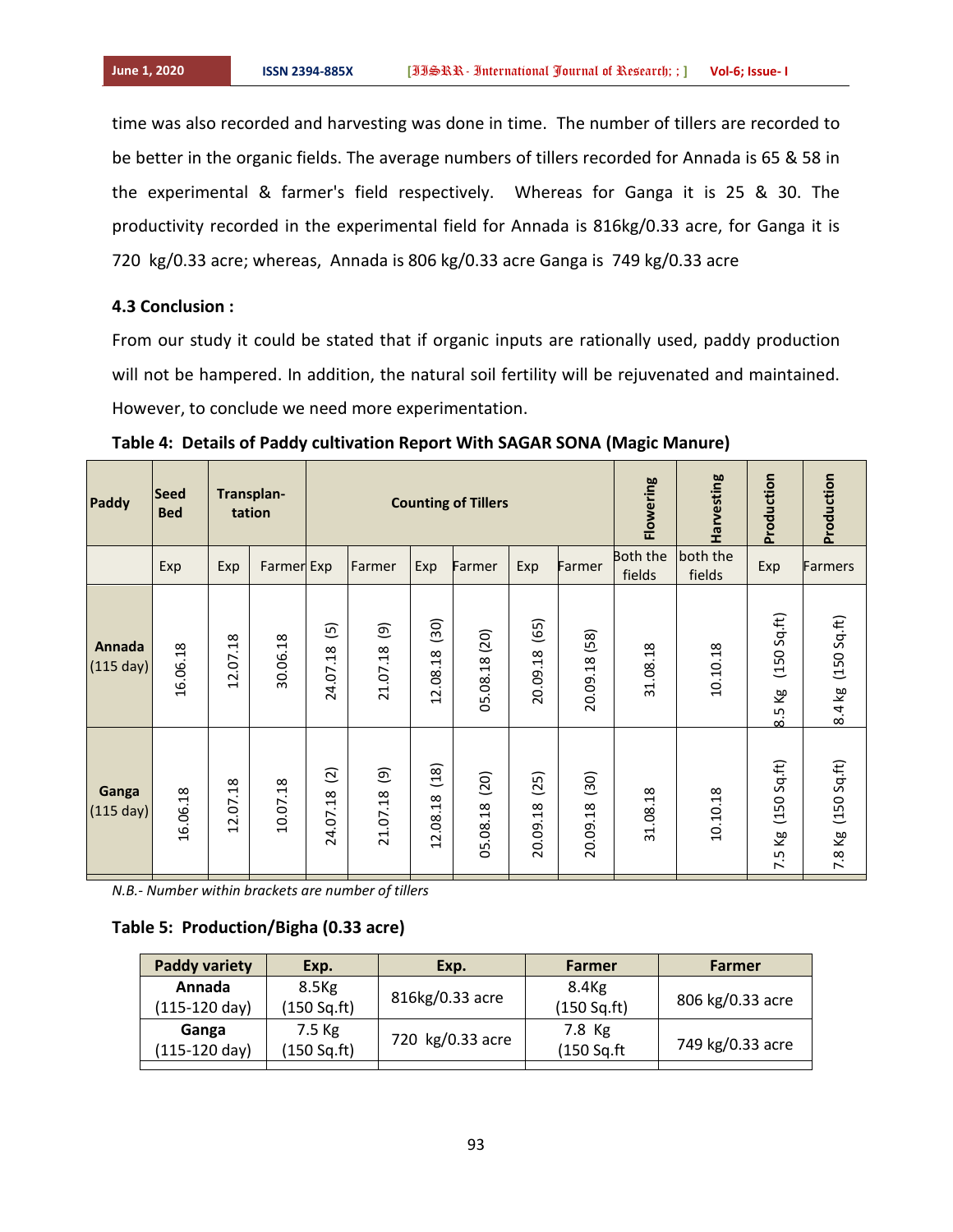

Experimentation with SAGAR SONA (magic manure) on ANNADA & GANGA paddy varieties at Biodiversity Conservation Park, PUPA, Sagar Island

## **5. Climate Resilient Paddy Varieties** *(Table 3 and pictures shown in end of the Article)* **:**

A fiery cyclonic storm named 'Bulbul' hit the coasts of South Bengal and Bangladesh and lashed out at Sagar island on November 08, 2019. Irreparable loss was there in terms of damage of crops, trees, plants, etc. The main crop of paddy bore the biggest brunt of loss. However, there was no loss of life as the local government agencies moved people from vulnerable locations to a sizeable number of cyclone shelters built in recent times. PUPA has been cultivating various types of indigenous paddy for the last seven years in Sagar island. In its demo plot, 130 types of indigenous paddy were cultivated in 2019. Due to incessant rain and wind brought by 'Bulbul' for a continuous period of 5 days, water level in the paddy fields rose to more than 2 feet. The plants were left helter skelter by the 'Bulbul', although a few tillers stood straight. The best among these were the indigenous paddy varieties of Tangra **or Tangrashal**. Besides, the tillers of other varieties like CARI-5, Hogla, Narasingha saru, Khara, Dhanraj, Sadamota, Patnai, Dokra Patnai could get straight quite fast even though they fell in the initial aftermath of Bulbul. Other plant varieties viz. HMTD, Mugai, Nona Pankaj, Hogla, Nilanjana, Hangra were affected most as these plants are very small-sized (2'-3' in height) and were under water for a longer period.

## **6. Concluding Remarks :**

If the prediction of environmentalists holds true, that is, global warming will increase the water level throughout the world, then coastal agriculture in many developed and developing countries are under serious threat of intrusion of saline water. Thus identification of salt tolerant paddy seeds is a big step forward. However, two things are to be noted. First, it is not enough to identify the salt tolerant paddy seeds but availability of those seeds among the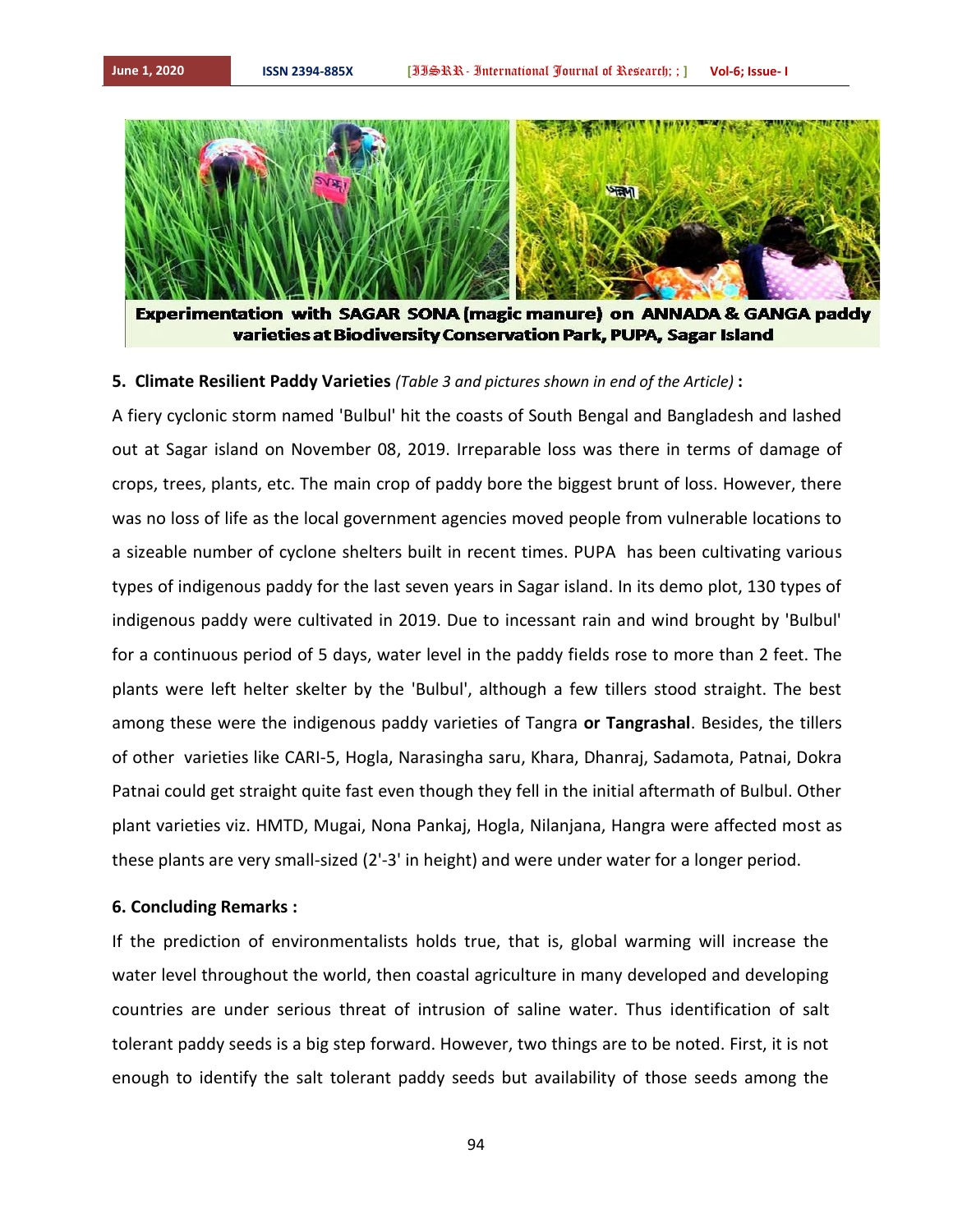farming communities of the coastal regions is also necessary. The current project could only make those seeds available among the farmers in the project area. But to make them available among a larger population of coastal farmers, suitable scaling up of the project is necessary. The second important point is to establish the salt tolerant capacities of the paddy seeds. This is possible only through a number of rounds of replication under varying soilsalinity conditions.

According to synthesis report of the IPCC (2014) some of the approaches for managing the risks of climate change through adaptation are human development through better education, nutrition, health care facilities and so on. Poverty alleviation has to be made through improved access and control of local resources. Disaster risk reduction may be made through income, asset and livelihood diversification. Ecosystem management through maintaining wetlands, urban green spaces, coastal afforestation, maintenance of genetic diversity and community based natural resource management.

The project has tried to address some of these management issues like poverty alleviation through profitable utilization of saline coastal land using salt tolerant paddy seeds and use of local resources to produce organic manures. The increase in productivity in the saline plots has significantly helped the marginal and subsistence farmers to move out of starvation. It has also increased seed diversity by encouraging cultivation of different varieties of traditional paddies (including salt-tolerant varieties). Nearly 100 traditional varieties of Paddy including 16 varieties of salt-tolerant ones were cultivated in 3732 bighas (504 hectares or 1244 acres) of land . In fact many new varieties were introduced which were earlier not cultivated in the project area ( like Kerala Sundari, Tulaipanji, Darokasal, Tangrasal, Jhingasal, Harinakhuri, Binni and so on). At present the organisation has over 125 varieties of traditional and salt-tolerant varieties of seeds in its seed bank. Livelihood diversification was attempted through integrated farming and by providing vocational training on organic farming, house wiring, food- processing and poultry farming. Soil conservation was promoted through use of organic manure and pesticides. These interventions also indirectly influence the problems of nutrition and health of farmers and consumers. Two things have come out very clearly from **Table- 1 and Table-2**. First, the salt-tolerance capacity varies with paddy varieties (as shown by their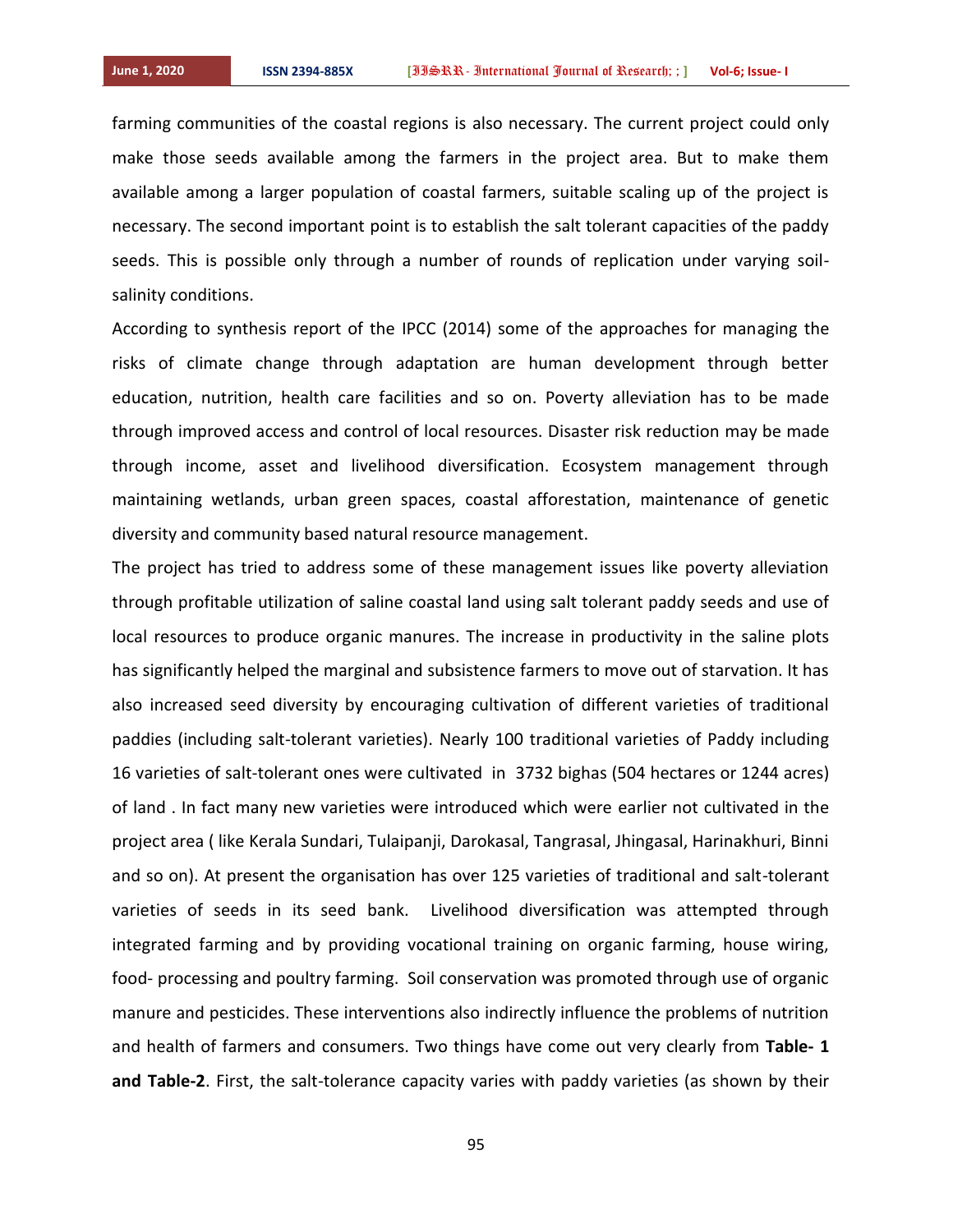productivities in the same plots) and second that the salt-tolerant varieties also grow better under normal soil conditions. Some other facts, which may be interesting, were are that there is large scale migration of men-folks from these affected areas to South Indian States of Tamil Nadu, Andhra Pradesh and Kerala to work as unskilled labourers in construction sites. Another important observation is that no HYV seed were found to be salt-tolerant except Ranjit (which can grow under low or moderate soil-salinity). Among the traditional varieties Sadakalo bokra, Talmugur, Hamilton, Talmugur, Lal Gheus are well known as salt tolerant varieties. However, paddy varieties like, nona Dhudheswar, Malabati, Hangra, Chamarmoni, collected from Farmers of Sundarban area and Kerala Sundari (Horticulture Farm, Calcutta University, Agriculture Dept., Baruipur) were also found to be salt tolerant. However, we end the paper with a note of caution. As we have seen that the productivities of salt-tolerant paddy varieties are not independent of soil salinity, as well as other factors like soil fertility, timely monsoon and seed quality, replication in experimental fields over a few years are necessary before conclusive results can be inferred.

#### **7. Acknowledgement :**

Authors would like to acknowledge the help received from CEE ((Bhubaneswar & N. Delhi); ENDEV (Kolkata); WWF (Sunderban Project); BCKV (Nadia); SEED (Kolkata); Central Soil Salinity Research Institute ( Canning, West Bengal); Rice Research Institute (Chinchura, West Bengal); Horticulture Farm, Institute of Agricultural Science, University of Calcutta, (Baruipur, West Bengal); Agricultural Training Centre, Fulia (Government of West Bengal) and the farmers who have supported the project with their traditional knowledge and field experiences. We also wishe to thank the partner NGOs/CBOs, Paschim Sridharkhati Jankalyan Sangha, Rakshaskhali MA Seva Samity, Rakshaskhali; SDSAT, Durbachati, Patharpratima; Ma Gouri Bridho O Bridha Janakalyan Sevashram, Kishorinagar, Patharpratima; Ramkrishna Mahila Seva Samity, CPFC, Kakdwip and several SGH groups of Sagar Island.

## **8. References:**

**Anon. 2012**. Adaptation to Climate Change: propagating salt tolerant rice varieties. In News Flash 15, ENDEV, August 2012

**Danda, A.A. 2007**. SURVIVING IN THE SUNDARBANS: THREATS AND RESPONSES

An analytical description of life in an Indian riparian commons. The doctoral research and preparation of this dissertation was supported by TSD (Technology and Sustainable Development Group), University of Twente and KuSiNi (Centre for Knowledge on Sustainable Governance and Natural Resources Management).

**Danda, A. 2010**. Sundarbans: Future imperfect. Climate Adaptation Report, WWF- India.

**Danda, A. A, Gayathri Sriskanthan, Asish Ghosh, Jayanta Bandyopadhyay and Sugata Hazra 2011.** Indian Sundarbans Delta: A Vision (New Delhi, World Wide Fund for Nature-India)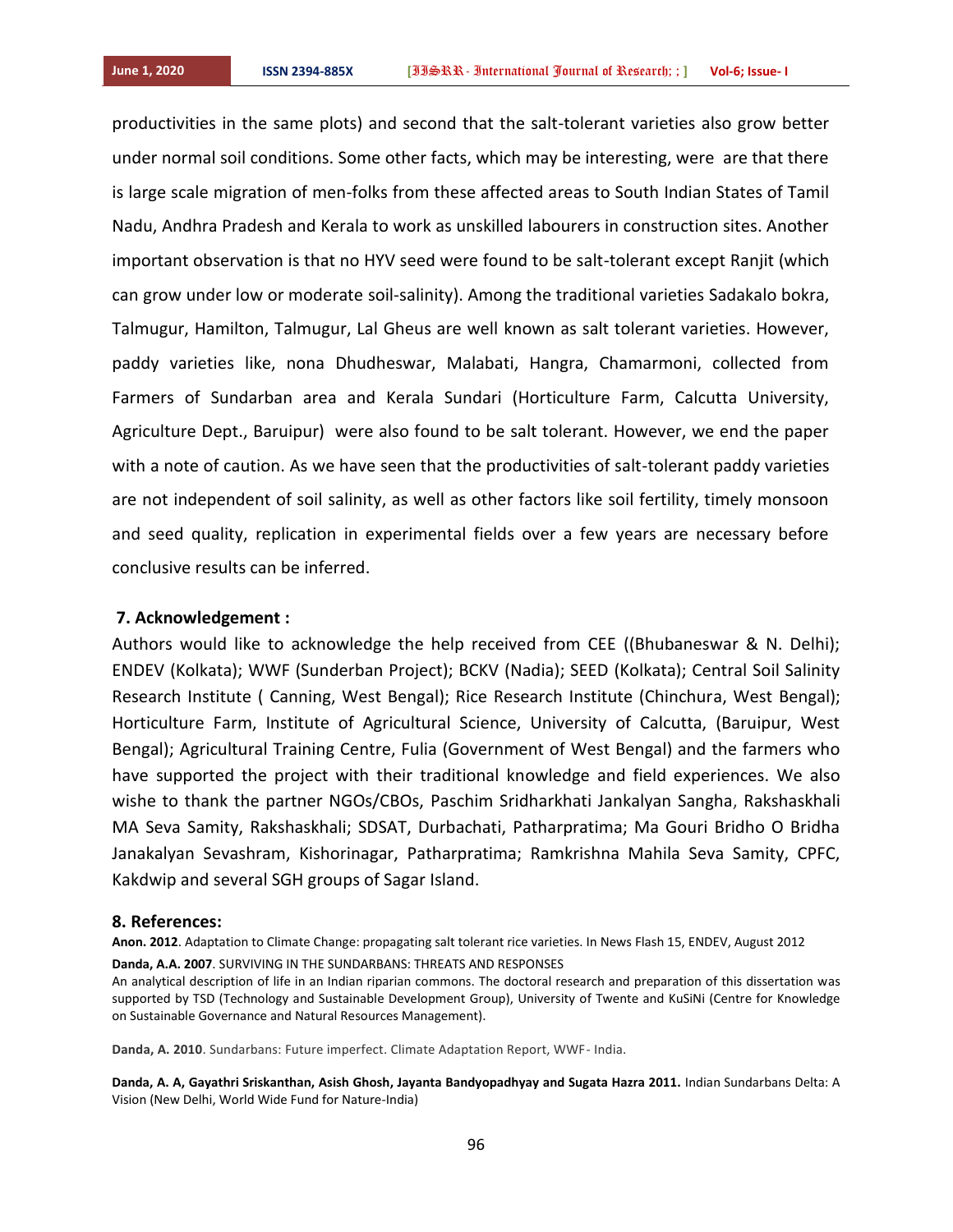**Das Sunita, Mitra P. Misra A., 2018**. Climate resilient agriculture in the coastal areas of the Sundarbans, W.B. J. Centre for Creative learning & Research, Vol. 5 (2015), pp. 7-18.

**Debnath, A. 2013**. Condition of Agricultural Productivity of Gosaba C.D. Block, South24 Parganas, West Bengal, India after Severe Cyclone Aila. International Journal of Scientific and Research Publications, Volume 3, Issue 7, July 2013

**Debnath A., 2014**. Impact of Cyclone Aila on Paddy Cultivation in Gosaba Island of the Indian Sundarban Region.The Indian Journal of Spatial Science Vol -5.0 No.1Summer Issue 2014 pp.7-13

**Ghosh, A. 2012.** Living with Climate Change – impact, vulnerability and adaptation challenges in Indian Sundarbans, Centre for Science and Environment, New Delhi.

**Gupta S., and Sarkar G., 2015.** ENVIRONMENTAL CHANGE AND STRUGGLE FOR EXISTENCE: A CASE STUDY OF PAKHIRALAYA AND RANGABELIA VILLAGE, GOSABA IN SUNDERBAN AREA OF WEST BENGAL, *International Journal of Innovation Sciences and Research, Vol.4, No, 8, pp.350-354.* 

**Haldar and A. Debnath, 2014.** Assessment of Climate Induced Soil Salinity Conditions of Gosaba Island, West Bengal and Its Influence on Local Livelihood. **Conference Paper** · January 2014 M. Singh et al. (eds.), Climate Change and Biodiversity: Proceedings of IGU Rohtak Conference, Vol. 1, Advances in Geographical and Environmental Sciences

**IPCC, 2007**. Climate Change 2007: Impacts, Adaptation and Vulnerability. Contribution of Working Group II to the Fourth Assessment Report of the Intergovernmental Panel on Climate Change, M.L. Parry, O.F. Canziani, J.P. Palutikof, P.J. van der Linden and C.E. Hanson, Eds., Cambridge University Press, Cambridge, UK, 976pp

**IPCC, 2014.** Climate Change 2014: Synthesis Report. Contribution of Working Groups I, II and III to the Fifth Assessment Report of the Intergovernmental Panel on Climate Change [Core Writing Team, R.K. Pachauri and L.A. Meyer (eds.)]. IPCC, Geneva, Switzerland, 151 pp.

**P. Shrivastava, Rajesh Kumar, 2014**[. Soil salinity: A serious environmental issue and plant growth promoting bacteria as one of](https://www.ncbi.nlm.nih.gov/pmc/articles/PMC4336437/)  [the tools for its alleviation..](https://www.ncbi.nlm.nih.gov/pmc/articles/PMC4336437/) **Saudi J Biol Sci. 2015** Mar; 22(2): 123–131.

**Sanjida Khandker, Kohinoor Begum, Nazmul Hasan, Shimul Chandra Sarker , Md. Asaduzzaman, Mohammad Hossain Bhuiyan, 2014.** Adoption of Salt tolerant variety in the Coastal areas of Bangladesh*. App. Sci. Report.* 4 (1), 2014: 13-20

**Seal, A. Bera R. , Sah, K.D. Sarkar D., Chatterjee A.K., Bhattacharyya P., Kim K. and Kim S.H., 2008**. Appraisal of Natural Resource Database for Alternate Agricultural Land Use at Village Level Under Saline Environment-A Case Study from **Sagar Island**, India.*International Journal of Agricultural Research, 3: 121-130.*

**Seal, A., Sah K.D., Sarkar D. and Chatterjee A.K., 2005**. Soil Potential Rating (SPR) approach for suitability evaluation of some crops in Coastral saline soils of **Sagar Island**, West Bengal. **Ind. J. Landscape Syst. Ecol. Stu.,** 28: 137-140.

**Si Sisir Kumar , 2016**. ANALYSIS OF LONG TERM IMPACT OF CYCLONIC DISASTER 'AILA' ON SOIL PROPERTIES AND PADDY YIELD OF SUNDARBANS, WEST BENGAL, INDIA **Journal of Experimental Biology and Agricultural Sciences**, April - 2016; Volume – 4(2) **Singh, A.K., Maitra N.J., Chatterjee P., Pal P.P. and Roy S.K., 2012.** Enhancement of Adaptive Capacity to Climate Change in Vulnerable Regions of Sundarban (WB). *Indian Research Journal of Extension Education,* **Special Issue** (Volume I), January, 2012

| Name of the farmer            | <b>Village</b><br>(Pathar Block) | Soil testing<br>Report<br>$\left[\text{ECe (dSm-1)}\right]$ | <b>Cultivation</b><br>(2014) & productivity/hectre | <b>Cultivation</b><br>(2013) productivity |
|-------------------------------|----------------------------------|-------------------------------------------------------------|----------------------------------------------------|-------------------------------------------|
| Shyamal Kinkar Das            | Krishnadaspur                    | 9.0                                                         | Hamilton & Talmugur (1120 kg)                      | Dhudheswar (560 kg)                       |
| Bharat Hasda                  | Satyadaspur                      | 1.5                                                         | Dhudheswar & Malabati (1960kg)                     | 1010 & 1017 (1120 kg)                     |
| Bimal Kr. Bhunia              | Dakshin Sitarampur               | 1.9                                                         | Dhudheswar & Malabati (1960kg)                     | Barsa pankaj (840 kg)                     |
| Ananta Bera<br>(Lang shaping) | Dakshin Sitarampur               | 8.5                                                         | Malabati & Sadakalobokra (1120 kg                  | Uncultivated due to salinity              |
| Ramchandra Das                | Krishnadaspur                    | 6.5                                                         | Dhudheswar & Charmani (1400 kg)                    | Sada mota champakusi (840 kg)             |
| <b>Bimal Dinda</b>            | Gobordhanpur                     | 8.7                                                         | Dhudheswar & Malabati (1680 Kg)                    | Champakhusi (1120 kg)                     |

**Table- 3 : Salt Tolerant Paddy Cultivation Report**

 *Courtesy: Das Sunita, et. al. ( 2018)*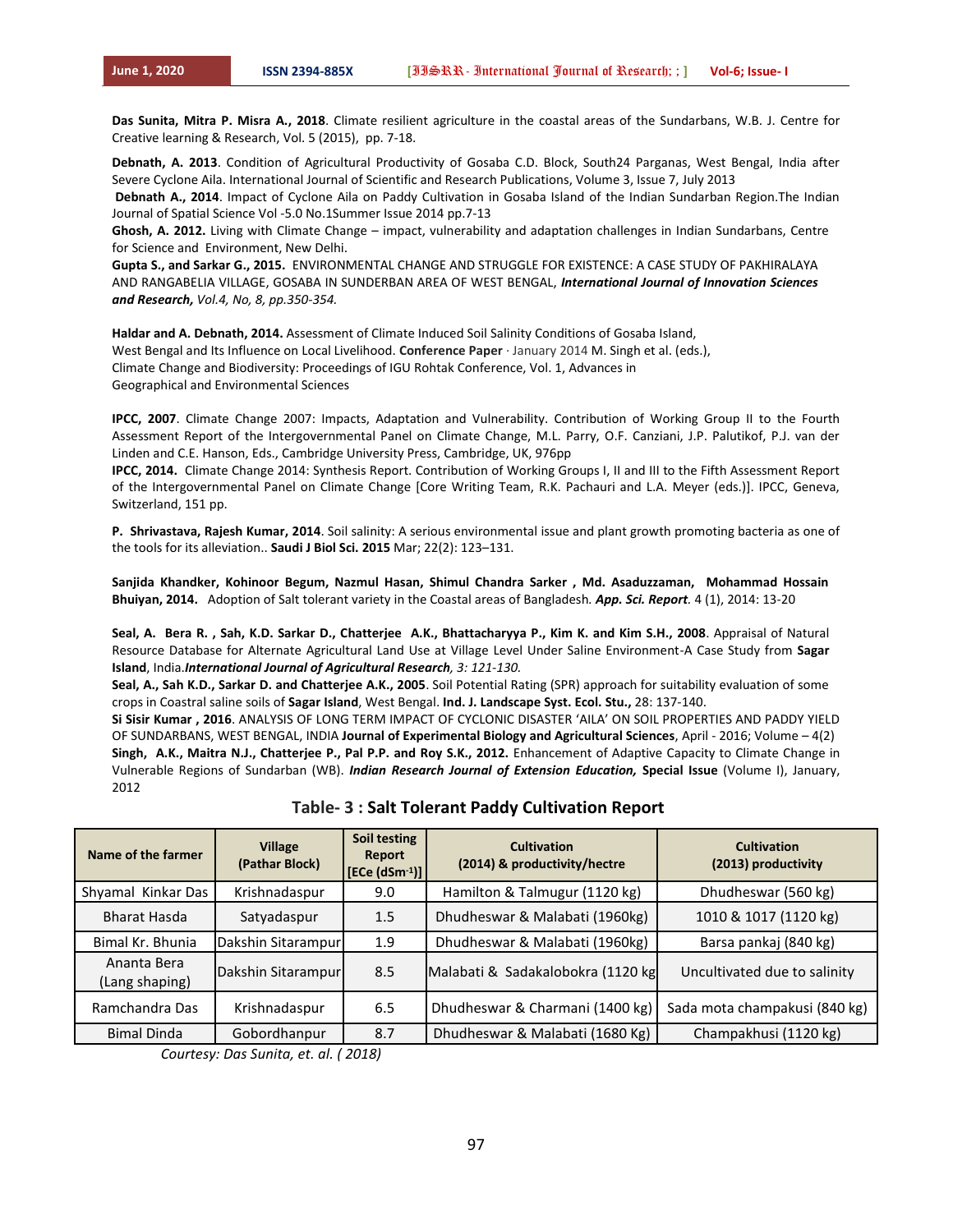

| Dokra Patni<br><b>Dudheswar</b><br>Durga<br>Etanagar<br>Gamra<br>Ganga | Khanda Giri<br>Khejur chari<br>Khara<br>Kokila Patni<br>Kopur dhuli | <b>Nona Raniit</b><br><b>Mona Sarna</b><br><b>Morsa Pankaj</b><br>Morrisasun |
|------------------------------------------------------------------------|---------------------------------------------------------------------|------------------------------------------------------------------------------|
|                                                                        |                                                                     |                                                                              |
|                                                                        |                                                                     |                                                                              |
|                                                                        |                                                                     |                                                                              |
|                                                                        |                                                                     |                                                                              |
|                                                                        |                                                                     | Orda Sal                                                                     |
|                                                                        | <b>Kumra Gor</b>                                                    | Pankaj                                                                       |
| Gitanjoli                                                              | Ladu                                                                | Pasakanthi                                                                   |
| Gobinda Bhog                                                           | Lal Joyari                                                          | $P. R. - 4919$                                                               |
| <b>Gopal Bhog</b>                                                      | Lal Minikit                                                         | <b>PNR 546</b>                                                               |
| $G$ asalaa $-S$                                                        | <b>Lal Patni</b>                                                    | Pratikha                                                                     |
| Gosaba - 92                                                            | <b>Lal Sarna</b>                                                    | Rahansal                                                                     |
| Deradun Gandheswary                                                    | Lal Gheus                                                           | <b>Radha Tilak</b>                                                           |
| Dhanaraj                                                               | <b>Lal Sankar</b>                                                   | Radhunipagal                                                                 |
| Dokra Patni                                                            | Lathisal                                                            | Raj Laxmi                                                                    |
| Dudheswar                                                              | Leni MO                                                             | Rani Kajal                                                                   |
| Durga                                                                  | Lilaboti                                                            | Rupsal                                                                       |
| Itanagar                                                               | Luna Sarna                                                          | Sabita Patni                                                                 |
| Gamra                                                                  | Mahadi                                                              | Sada Kalo Bakra                                                              |
| Ganga                                                                  | <b>Mahan bhog</b>                                                   | Sada Kamini                                                                  |
| Gitanjoli                                                              | Malabotti                                                           | <b>Sada Mota</b>                                                             |
| <b>Gobinda Bhog</b>                                                    | Masuri                                                              | Sada Sankar                                                                  |
| <b>Gopal Bhog</b>                                                      | <b>Meghna Dumur</b>                                                 | Sarna Sab-1                                                                  |
| <b>Kalo Bhat</b>                                                       | Morichsal                                                           | Sama Masuri                                                                  |
| Kalo Jira                                                              | Moul                                                                | <b>Shak Bhat</b>                                                             |
| Kalo nuniya                                                            | Moyurakhhi                                                          | Sitasal                                                                      |
| Kamal                                                                  | Magalmura                                                           | $SR-26-B$                                                                    |
| Kamini Bhog                                                            | Nagra                                                               | Sundari                                                                      |
| Kanak Chur                                                             | <b>Niko</b>                                                         | Talenuggur                                                                   |
| Kankure                                                                | Nilanjana                                                           | Tangra                                                                       |
|                                                                        | Kata Rangi                                                          | Nikunja                                                                      |

**Traditional Paddy varieties cultivated in the Biodiversity Conservation Park, PUPA, Sagar Island ( 2019)**